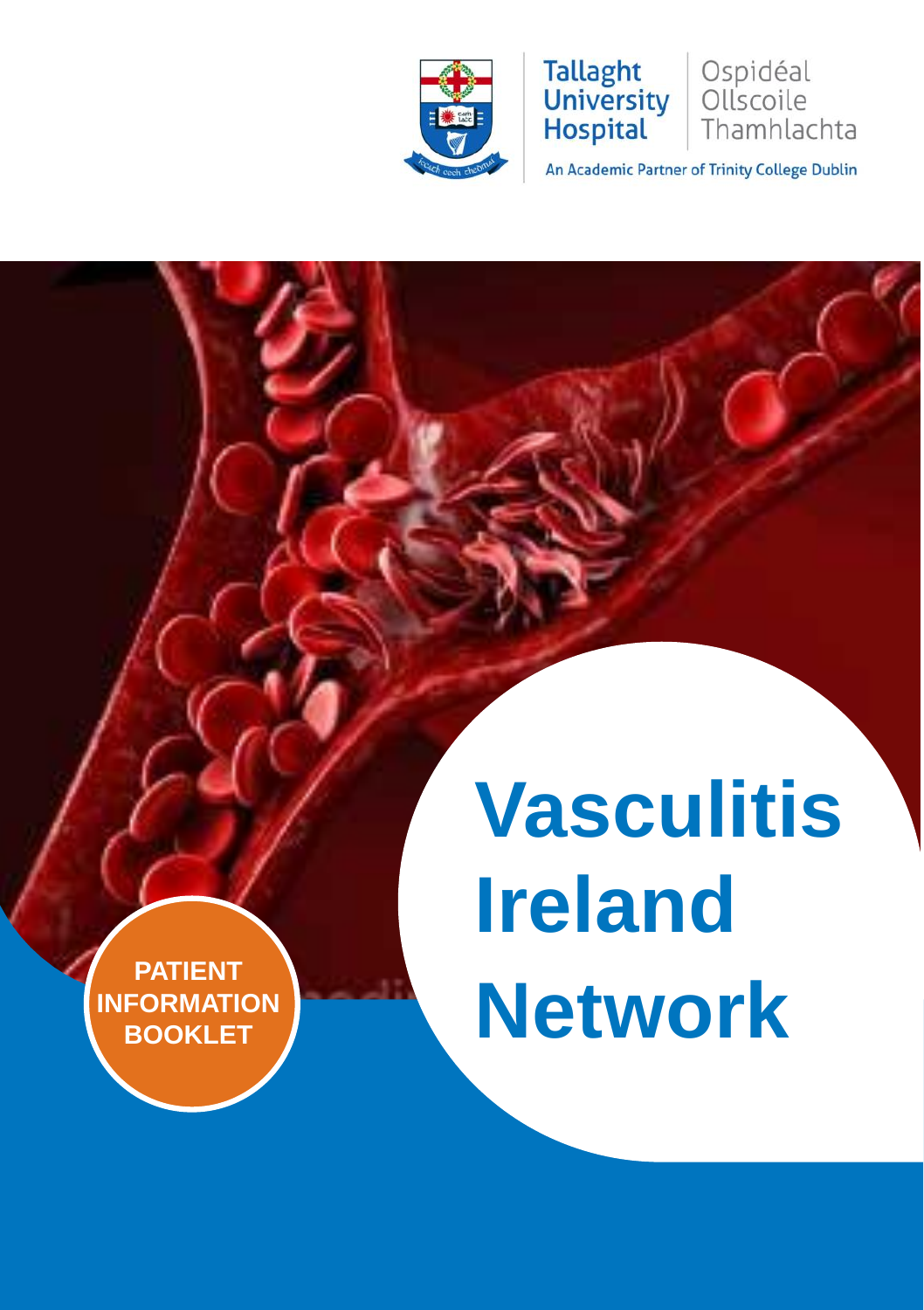## **What is Vasculitis?**

Vasculitis means 'inflammation of the blood vessels' in the body. Inflammation is the body's normal way of dealing with an injury or infection. Inflammation can help the body deal with invading germs, but for some unknown reason, in patients with Vasculitis, the immune system attacks healthy blood vessels.

This causes blood vessels to swell and narrow. The impact this has on the body differs for each person. It can affect the skin, causing minor problems, or cause more serious illnesses that impact organs like the kidneys or lungs. It is usually treatable with medications that work on the immune system. These include prednisolone, cyclophosphamide and rituximab. As these reduce your ability to fight infection, your medical team will monitor you closely, especially in the first six months after treatment. The condition may recur so medication to prevent this is usually required for several years.

## **The Vasculitis Ireland Network (VINE)**

Tallaght University Hospital is a member of the Vasculitis Ireland Network. This is a virtual centre of expertise Health Care Provider in the European Reference Network for rare immune disorders (ERN-RITA).

Adult and childhood centres across the country have developed a network of specialist units with **Vasculitis Ireland Awareness,** the national vasculitis patient organisation. This "VINE" network is comprised of dedicated centres that provide a care pathway from diagnosis, managing relapse and complications and on to long term remission. The network enables access to clinical trials of new therapies for patients with vasculitis regardless of where they live on the island of Ireland. The centres maintain close ties and difficult cases are often discussed in a cross-centre forum.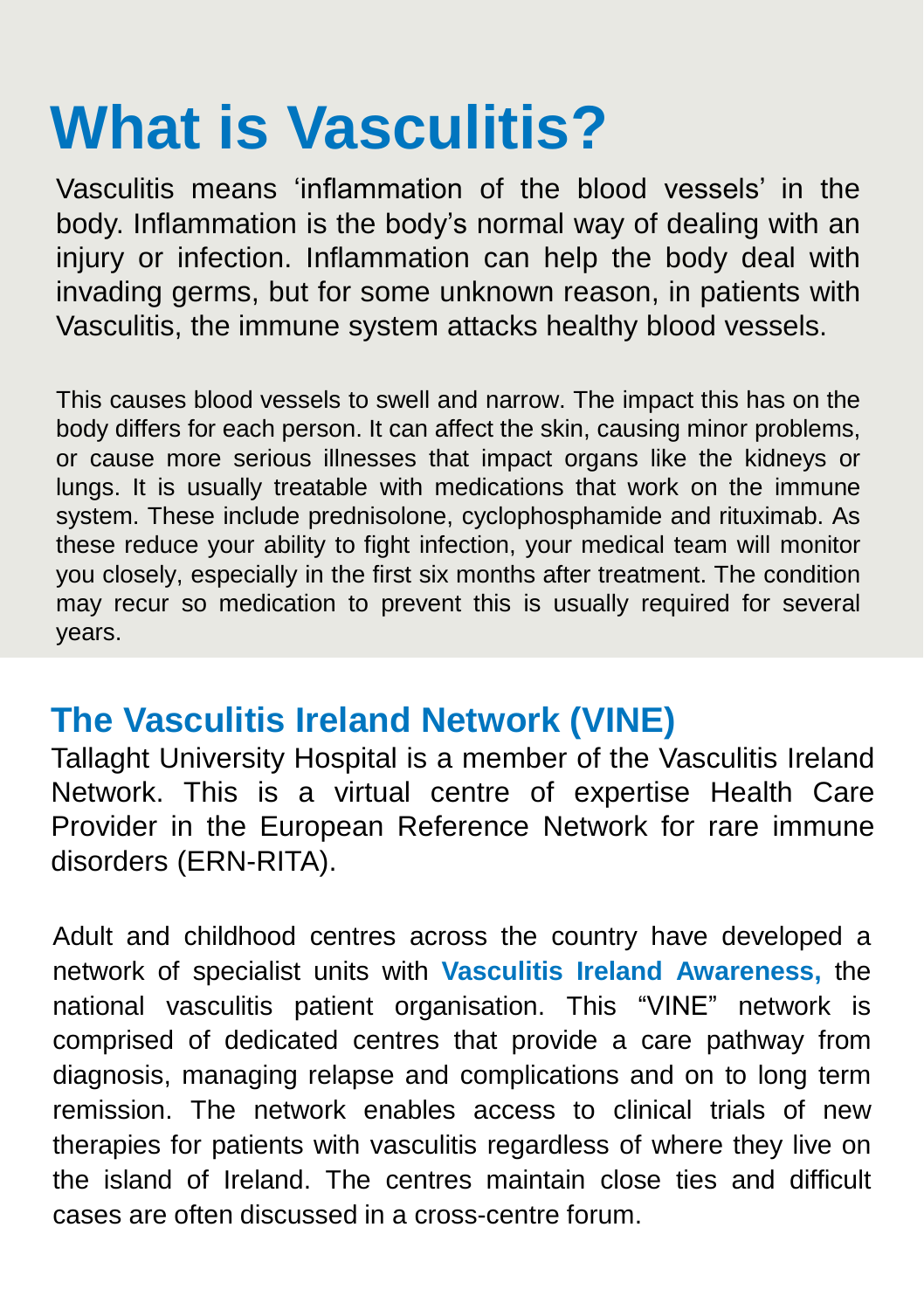## **Participating Units**

#### **Coordinating unit:**

**Tallaght University Hospital**  Vasculitis & Allergy Group

**Lead clinician:** Prof. Mark Little

St. James's Hospital Dept of Immunology **Lead clinician:** Dr. Niall Conlon

St. Vincent's University Hospital Dept of Rheumatology & Nephrology **Lead clinicians:** Dr. Eamonn Molloy & Dr. John Holian

Children's Health Ireland at Crumlin Department of Rheumatology **Lead clinician:** Dr. Orla Killeen

Cork University Hospital Department of Nephrology **Lead clinician:** Dr. Michael Clarkson

University Hospital Galway Department of Nephrology **Lead clinician:** Prof Matthew Griffin

Southern Health & Social Care Trust Dept of Nephrology & Rheumatology. **Lead clinicians:** Dr. Neal Morgan, Dr. John Harty & Dr. Nicola Maiden

**Vasculitis Ireland Awareness** Vasculitis Patient Organisation **Patient Contact & Policy Officer**: Ms. Julie Power

**VINE coordinator:** Ms. Pamela O'Neill

### **Further information:**

**1**

Vasculitis Ireland Awareness (VIA) – VIA is an all-Ireland support group for patients with vasculitis. **Contact: vasculitisireland10@gmail.com**



Vasculitis UK is a UK based charity whose goal is to support those suffering from vasculitic diseases and their families by providing information and advice. Excellent disease specific information written for patients. **Contact**: **www.vasculitis.org.uk** 



The Vasculitis Foundation - (formerly the Wegener's Granulomatosis Association) a non-profit US organisation dedicated to providing emotional and informational support to patients with vasculitis. Helping patients and their families in understanding the disease and supporting research into the cause and cure of these diseases. **Contact**:

**www.vasculitisfoundation.org**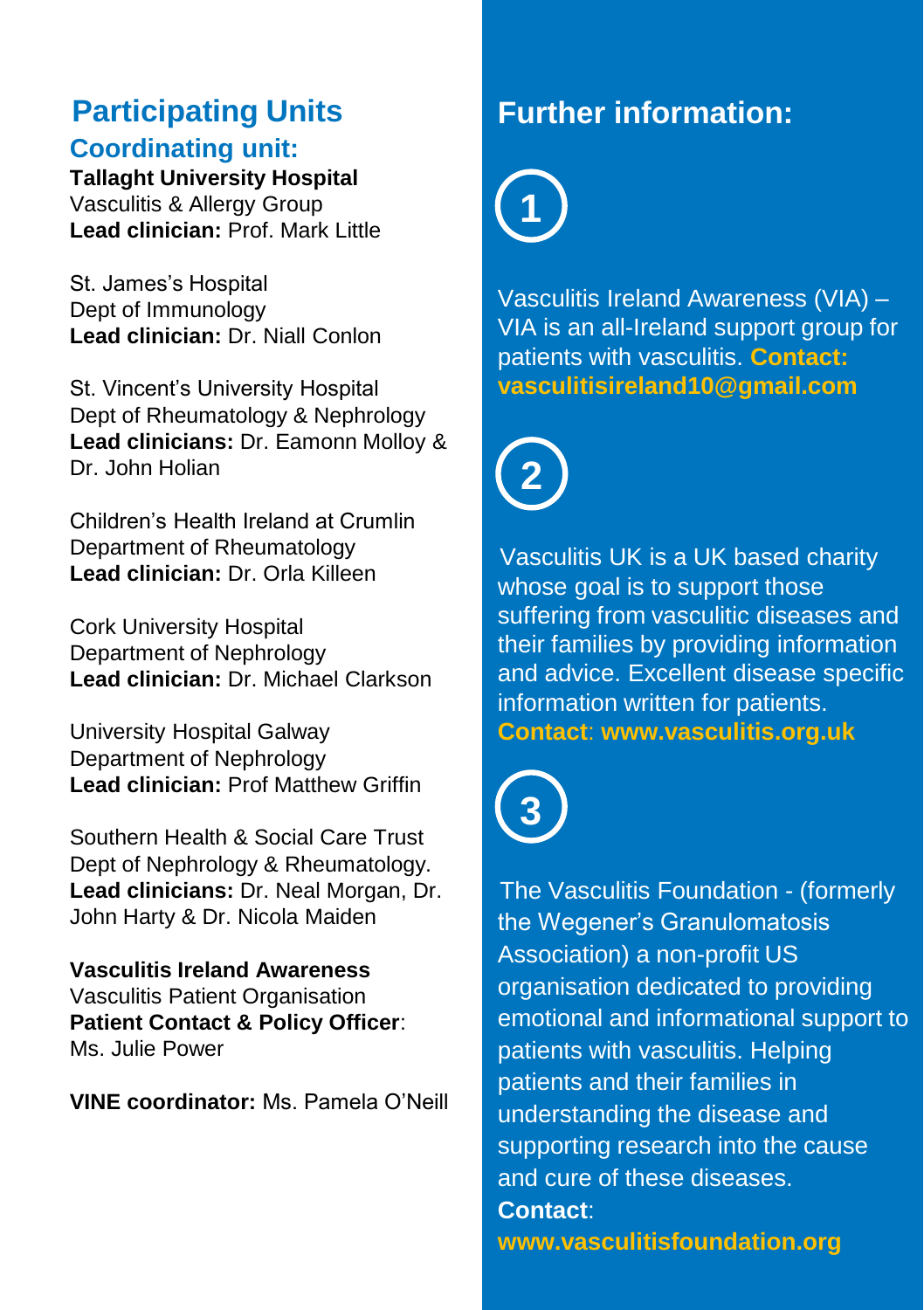

To provide a foundation for developing the vasculitis service in Ireland and to support translational Vasculitis research, the VINE network has established the **VINE Registry.** 

**Website: https://www.tcd.ie/medicine/thk c/research/rare.php**

As a vasculitis patient, you may be asked if you would like to take part in this. This is linked to one of the most complete vasculitis biobanks in the world based in Trinity College Dublin. The network is closely aligned with the **UKIVAS Vasculitis Rare Disease Group of the UK and Ireland (https://rarerenal.org/raredisease-groups/vasculitis-rdg/)**  and to the **European Vasculitis Society (http://vasculitis.org/).**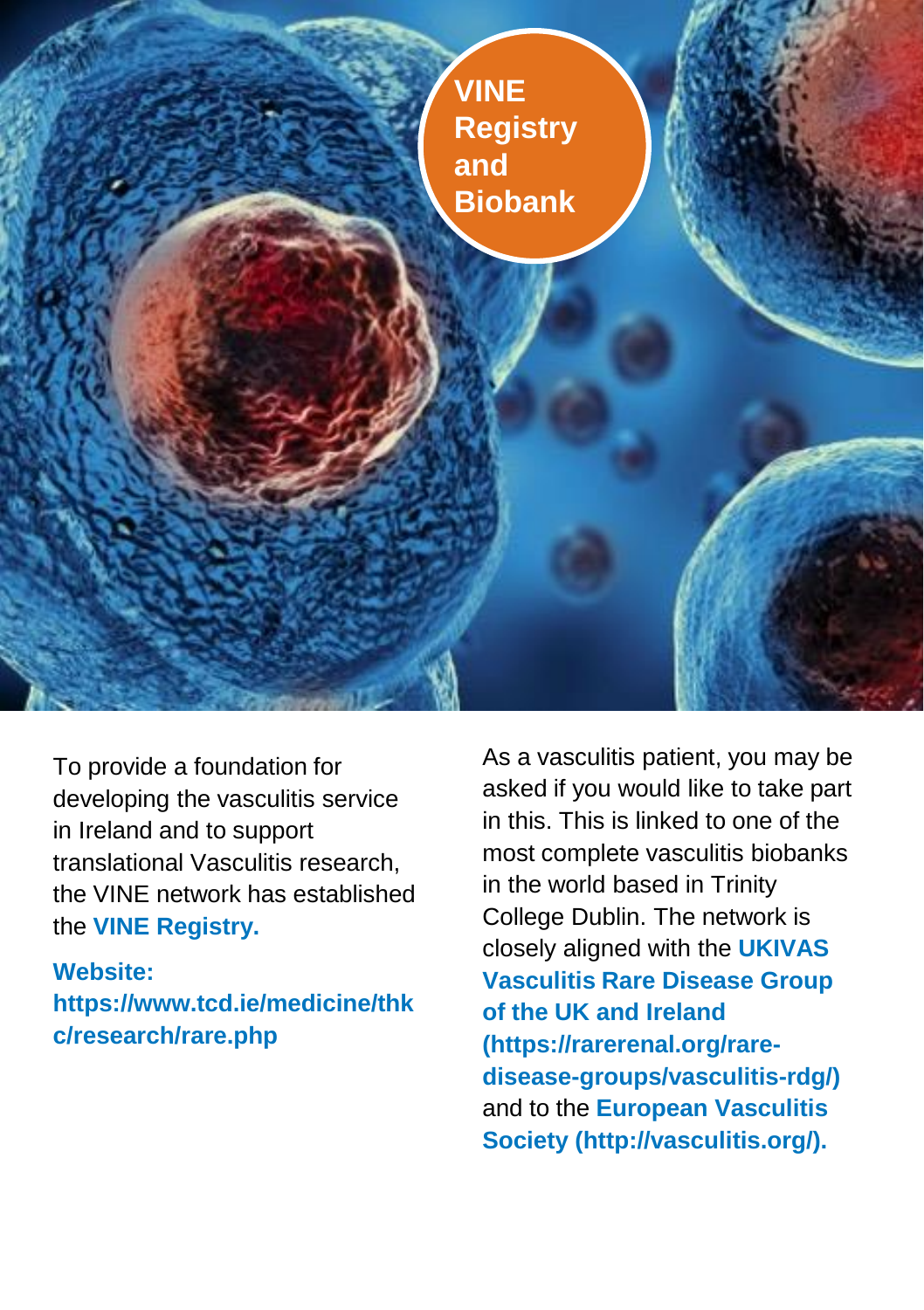## **Tallaght University Hospital Wards and Units**

#### **Tallaght Vasculitis and Allergy Group**

Includes a range of specialists (including kidney, lung, rheumatology, ear/nose/throat, immunology, radiology, pathology and dermatology) to provide multi-disciplinary care for patients with vasculitis.

**Website**: www.tuh.ie/Departments/Tallaght-Vasculitis-Allergy-Group/Tallaght-Vasculitis-Allergy-Group.html

#### **Inpatient care**

If your kidneys are affected, you may need admission to Osborne Ward, located on Level 3 in the main Hospital. You may phone Osborne Ward directly on: 01 414 4002

#### **Outpatient Services**

Vasculitis Outpatient Clinics are held in Suite 3 of the outpatient department on the Hospital's ground floor each Friday.

#### **Blood tests**

Should you require blood tests these will be carried out in our phlebotomy department.

#### **Renal Day Ward**

If you need to have treatment for your condition as an outpatient this will take place in the Renal Day Unit under the supervision of your consultant.

The Renal Day Unit is situated on Level 3 beside the Osborne Ward. The Unit is open from:

| <b>Monday to Thursday</b> | 7.30am-5pm |
|---------------------------|------------|
| Friday                    | 7.30am-3pm |

To contact the Renal Day Unit, ring direct to: 01 414 4044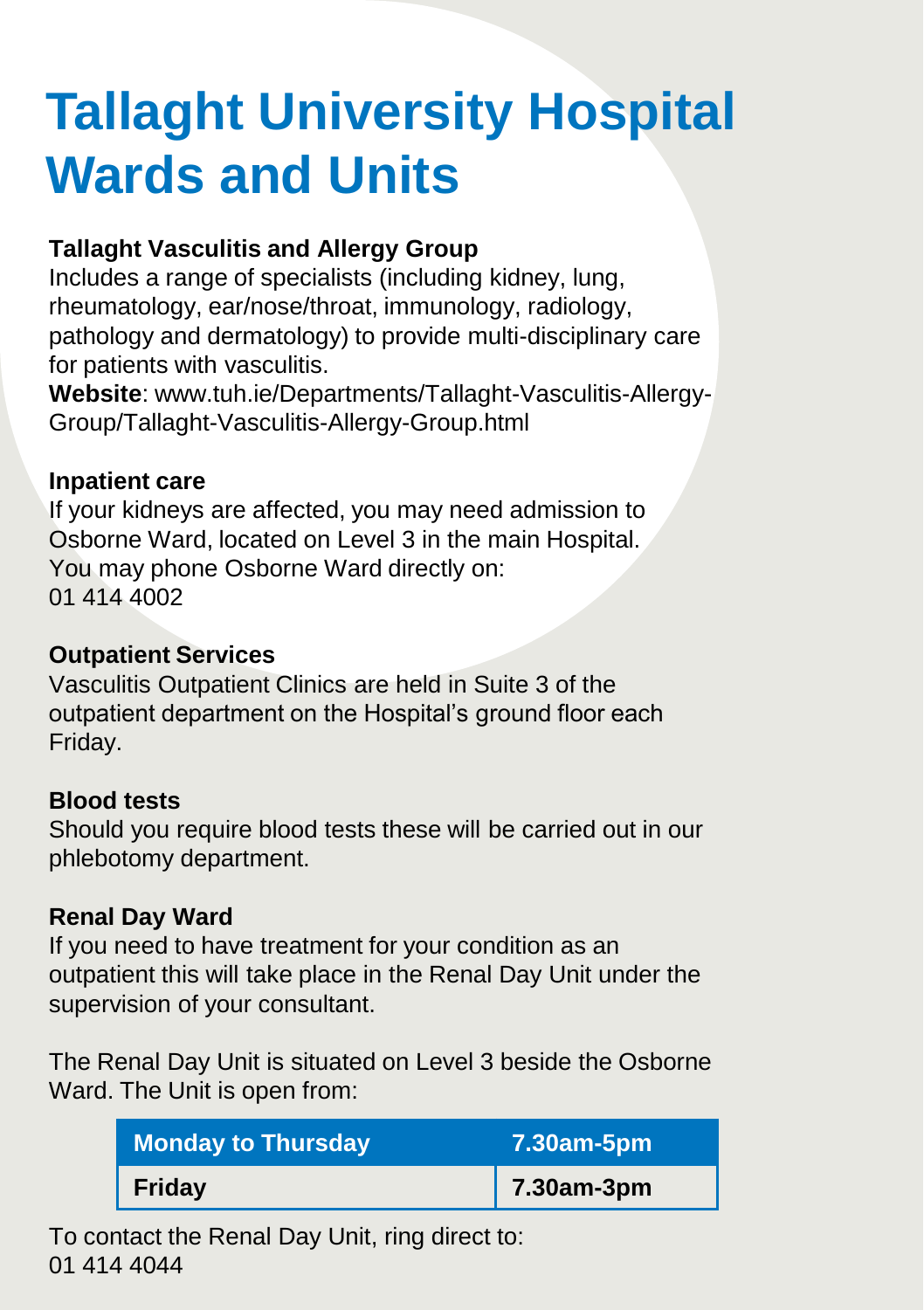#### **Clinical Nutrition and Dietetics**

Patients may be seen as inpatients, at our outpatient clinics or in the Haemodialysis unit. After initial face-to-face contact, consultations and advice can be given over the phone. If you wish to see the Dietitian ask your doctor or nurse to refer you to the service.

#### **Out of hours**

Emergency service is supplied by the Nephrology and Medical on call teams. These are accessed through the Emergency Department.

Website: www.thkc.ie Twitter: @thkc1

## **Vasculitis support smartphone app**

The VINE network has designed a support app for patients with vasculitis, developed by PatientMpower. The app, which is downloadable on iPhone, Android and iPad, keeps a portable record of the medicines you will use, medical wellbeing (blood pressure, weight, symptoms etc), appointments, daily activity. It is also a portal to support research into the environmental triggers of vasculitis.

*Search for "patientMpower" in App store or Google Play*